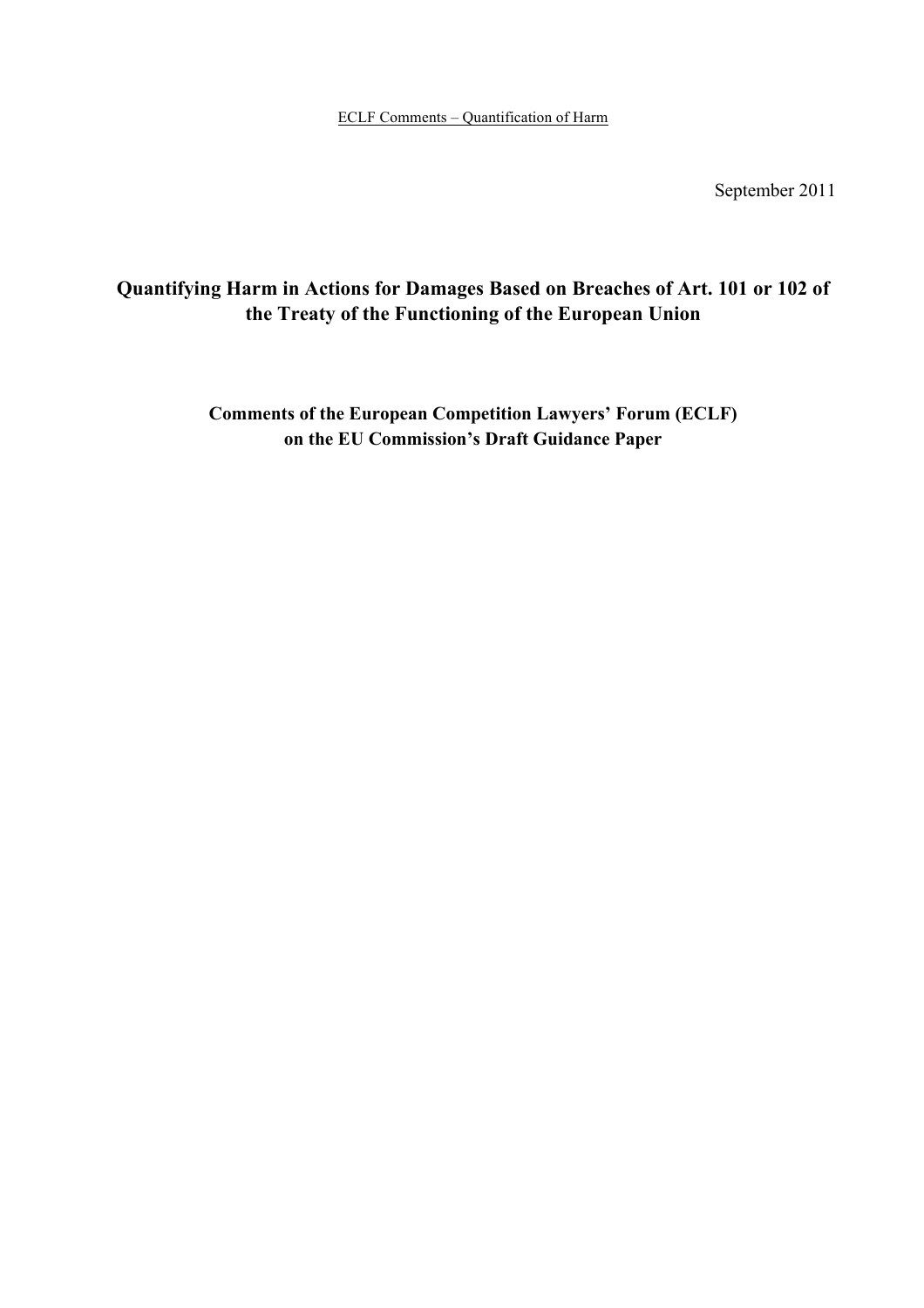September 2011

# **Contents**

| 1. |                        |
|----|------------------------|
| 2. |                        |
| 3. |                        |
| 4. |                        |
| 5. |                        |
| 6. |                        |
| 7. |                        |
|    | Annex 1 - Participants |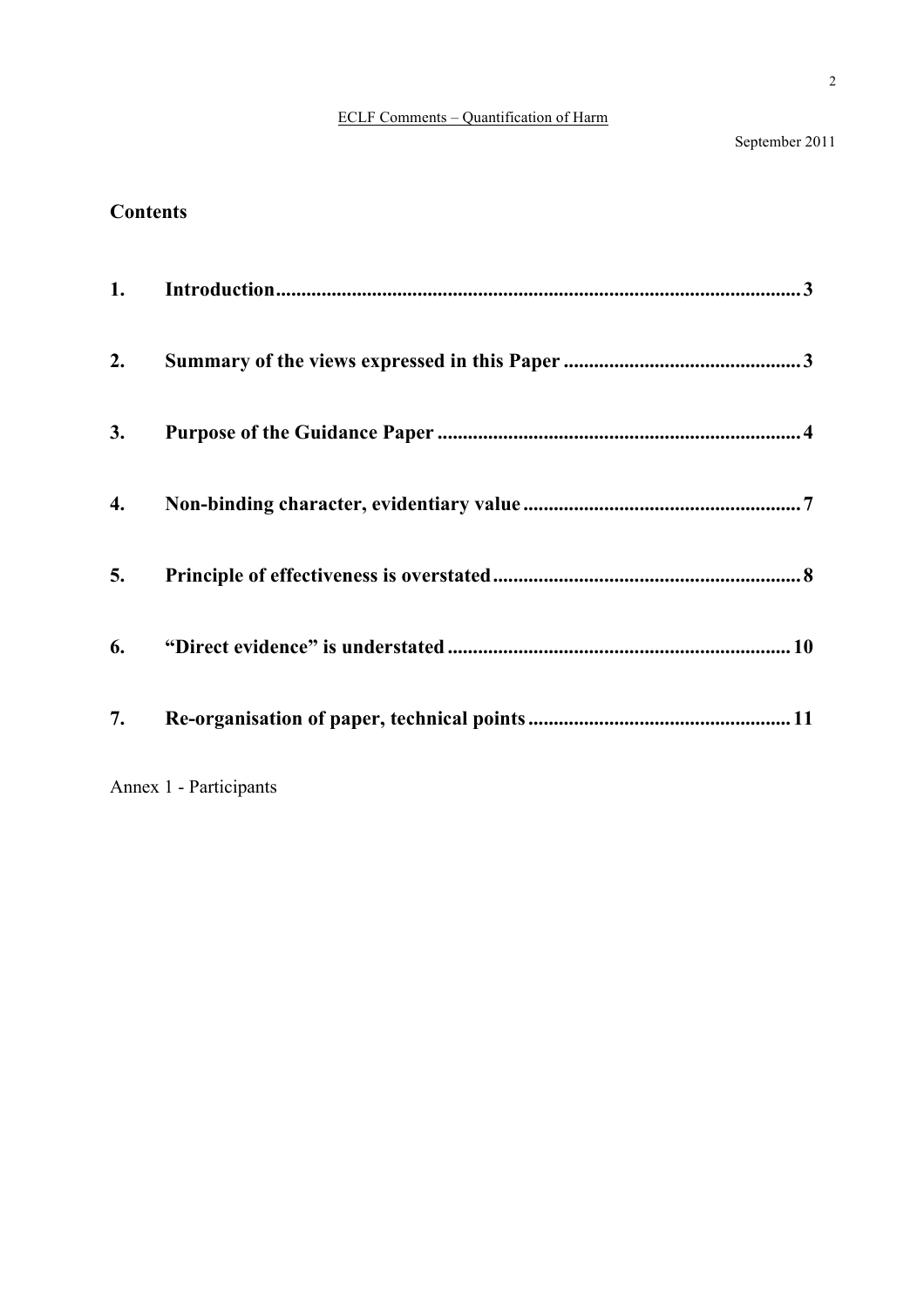#### **1. Introduction**

- 1.1 This Paper is submitted on behalf of the European Competition Lawyers Forum ("ECLF") in response to the European Commission's public consultation on the Draft Guidance Paper on Quantifying Harm in Actions for Damages Based on Breaches of Art. 101 or 102 of the Treaty on the Functioning of the European Union ("Draft Guidance Paper"). The ECLF is a group of practitioners in competition law from around 80 law firms across the European Union.
- 1.2 This Paper has been compiled by the ECLF Working Group on the Quantification of Damages (see Annex 1) and does not purport to reflect the views of all ECLF members. While the Paper has been circulated within the Working Group for comment, its content does not necessarily reflect the views of the individual members of the Working Group or of their law firms.
- 1.3 The ECLF welcomes the opportunity to comment on the Draft Guidance Paper, and supports the Commission's general objective to facilitate meritorious private damages actions in competition cases. A better understanding on the part of all parties involved - claimants, defendants, their advisors, and judges – of the main methods and techniques available for quantifying harm will serve a useful purpose in this context.
- 1.4 The need for maintaining a sound balance between public enforcement and private enforcement has been underlined in earlier ECLF submissions. Also, it goes without saying that the Guidance Paper must not side with either claimants or defendants in cartel damage cases. The ECLF has members representing claimants as well as members representing defendants in such cases.
- 1.5 In line with the ECLF's focus and expertise, the following comments are submitted from the point of view of practising lawyers. They do not assess in any detail the economic methods and techniques presented in the Draft Guidance Paper.

## **2. Summary of the views expressed in this Paper**

The views presented in this Paper may be summarized as follows:

While the Draft Guidance Paper is addressed primarily to courts, the ECLF appreciates that it will be beyond its scope to provide judges with all the materials they need to understand, question and ultimately assess quantification methods and techniques. The ECLF acknowledges the Paper's limited objective of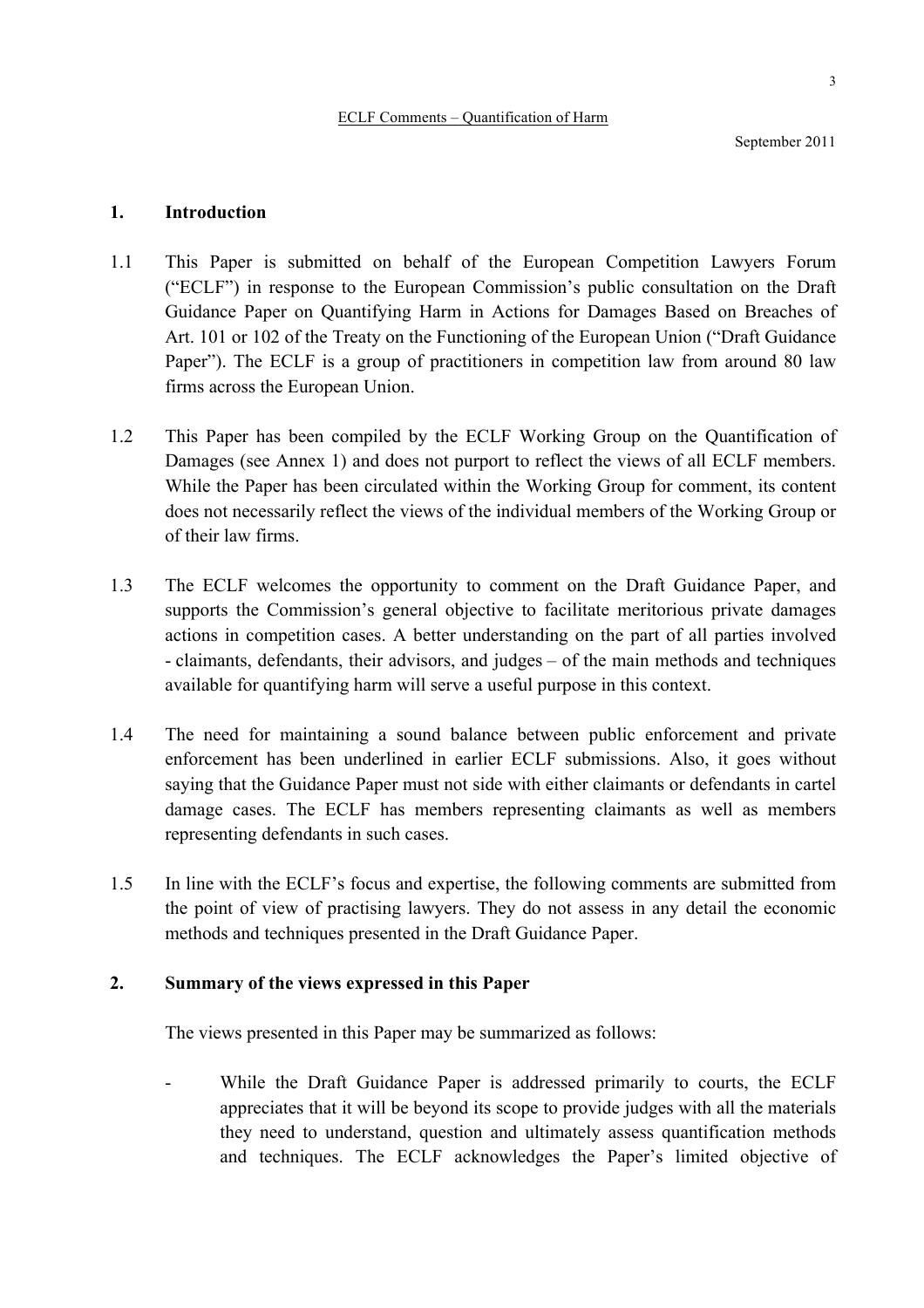providing a high level overview of quantification methods. However, this should be clearly spelled out in its introductory paragraphs. Also, a somewhat more critical approach towards economic quantification techniques would appear appropriate.

- The Guidance Paper should emphasise its non-binding character to avoid any confusion in litigation before national courts.
- The Draft Guidance Paper overstates the principle of effectiveness. The choice among various economic methods of calculating damages should not normally be affected by the principle of effectiveness. The many references to the principle of effectiveness may lead judges to accept inappropriate quantification methods on the basis that EU law justifies or even requires such methods.
- The Draft Guidance Paper understates the significance of "direct evidence". The final version should make it clearer that the assessment of damages is primarily based on real-life evidence and not on theoretical quantification models.
- The final version of the Guidance Paper would benefit from a certain reorganisation, a concentration of examples at the end of each chapter, and a clear set of caveats in the introduction.

## **3. Purpose of the Guidance Paper**

- 3.1 The Draft Guidance Paper, pursuant to its introduction, aims at offering assistance to "courts and parties". While assistance to parties (and in particular claimants) may turn out to be the most practical impact of the Guidance Paper, the Draft Guidance Paper appears to address itself primarily to national judges. For instance, paragraph 7 states that evidence "may play an important role when a court decides whether any and if so which of the methods and techniques set out below are necessary".1 Paragraph 102 comments that national courts "generally opt for pragmatic techniques" rather than a sophisticated implementation of the methods set out in the previous sections of the Guidance Paper.
- 3.2 These statements appear to reflect the view that national courts will lead the process of quantifying damages, in particular by selecting the methodology by which quantum is assessed. This does not accord with the reality of private damages actions in at least the

 <sup>1</sup> See also *Rainer Becker* and *Christian Vollrath*, Draft Guidance Paper on Quantifying harm in antitrust damages actions, Presentation dated 13 July 2011, p. 5: "Courts and parties choose the appropriate method & technique in the specific case".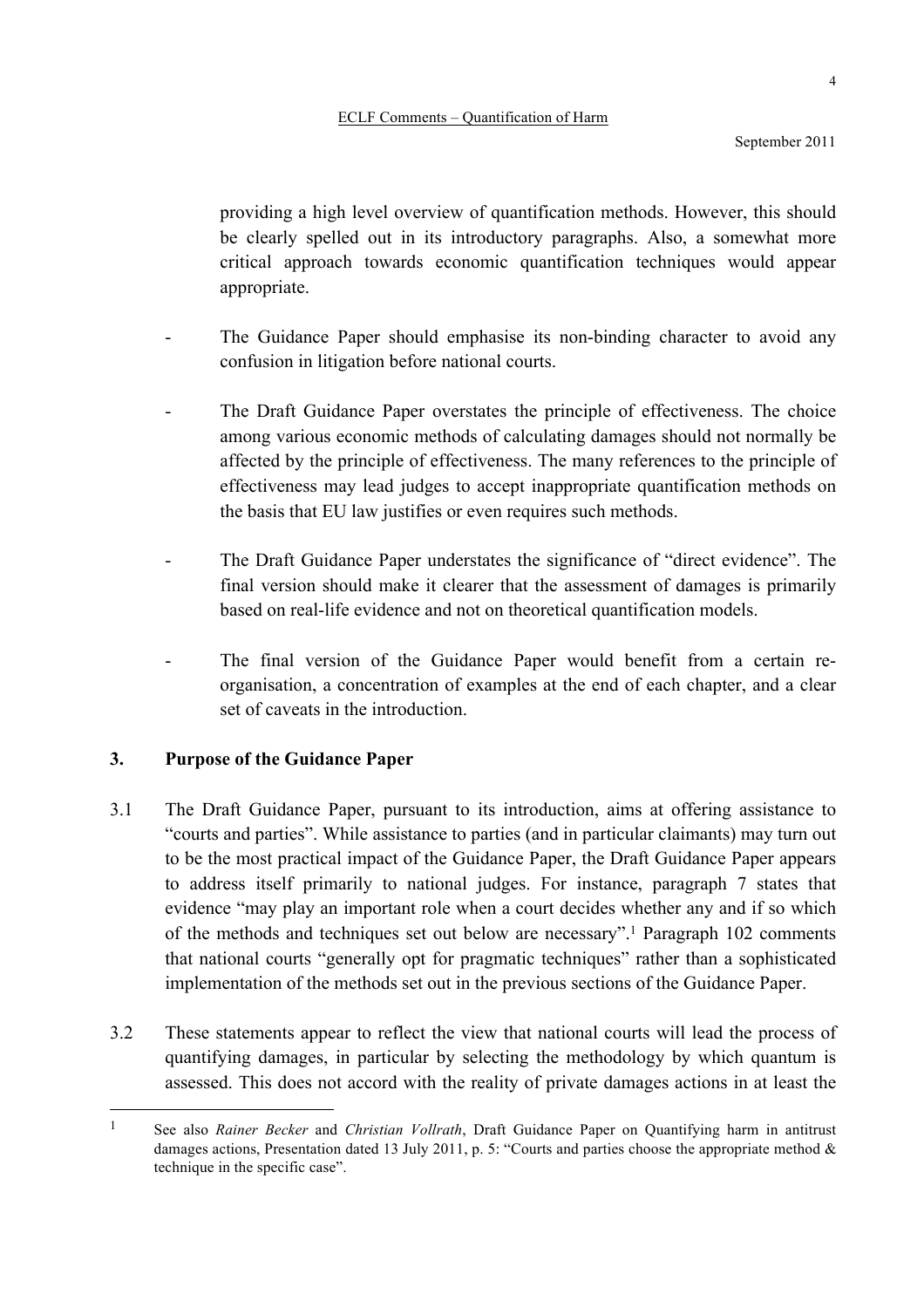September 2011

majority of Member States. In practice, it is mostly the parties - primarily the claimant but also the defendant - who will decide which quantification methods are being used in damages litigation. The claimant obviously has an interest in demonstrating the size of its loss and in doing so will, often relying on economic expertise, choose one or more methods which it considers appropriate. The defendant may choose to introduce its own expert evidence, and in doing so may select a different quantification method. The court, however, is much less likely to issue an order or otherwise instruct on the use of a particular method. In most Member States the court will decide, based on all the evidence presented to it, on the size of any loss caused to the claimant.2 Even in Member States where the court appoints its own independent expert, the choice of a suitable quantification method will usually be made by the expert, not by the court.3

3.3 The role of the judiciary in follow-on litigation typically consists of understanding, questioning and ultimately assessing, against the background of national rules on the burden of proof and potential alleviations of proof, the economic arguments presented to it by the parties' experts and potentially by the court's own expert. The Guidance Paper only takes a relatively small step towards facilitating this task. For instance, the Guidance Paper is extremely short on the description of the requirements (data and other) underlying the various quantification methods, and does not contain any "health warnings" on potential deficits and flaws of such methods and techniques. It does not identify the pertinent questions a judge (or a party) should ask when faced with a given method of quantification, nor does it describe in any detail the typical weaknesses of the various techniques or the ways in which they may be manipulated.

 $\overline{a}$ 

<sup>2</sup> This is the situation, for instance, in Cyprus, Germany, and Spain. In the courts of England and Wales the process of obtaining expert evidence is also led by the parties. After the defence is served, parties will attend a case management conference at which they formally inform the court, among other matters, of the expert evidence that they intend to submit. Parties exchange expert reports and then put any supplementary questions directly to one another's experts (Civil Procedure Rules, Rule 35). It is common for parties' experts to meet before the hearing and attempt to narrow down the issues in dispute. The court may at its discretion cap the number of experts or require the appointment of a single joint expert for reasons of costs, but its role in the exchange of expert evidence is limited.

<sup>&</sup>lt;sup>3</sup> In Belgium, it is for the court to determine the level of damages to be awarded to the claimant. The court will often appoint an economic expert to prepare an opinion and the parties in the proceedings will be given the opportunity to submit their observations on the expert's opinion (which they will often do by appointing their own experts, who will submit reports challenging all or part of the findings of the expert appointed by the court). A similar situation exists in the Netherlands where it is also for the court to establish the amount of damages. In practice, however, the parties will usually present economic evidence and counter-evidence (just like in Germany and other countries where the claimant bears the burden of proof regarding quantum). In Denmark, submissions by each party's own expert will not normally be admissible. However, the parties (not the judges) take the lead in formulating questions to the experts, thereby controlling the choice of quantification models that will eventually be the basis for the court's assessment.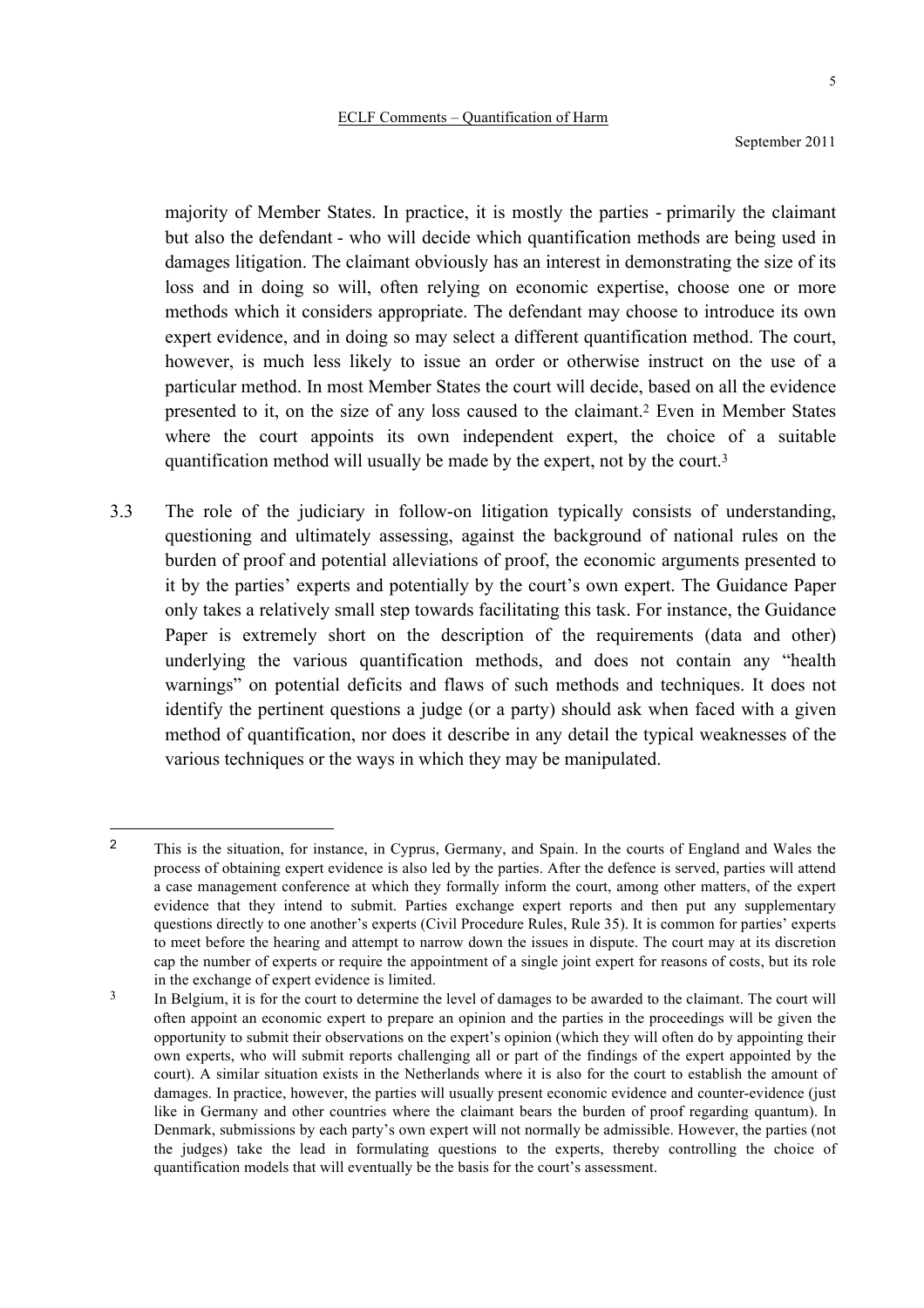- 3.4 The ECLF agrees with the Commission's approach not to rank the various methods and techniques for the quantification of damages according to their (perceived) reliability or usefulness. However, the Commission's rather uncritical approach to quantification methods may easily create the incorrect impression that all aspects of these methods are uncontroversial among economists<sup>4</sup> and equally reliable, subject to some data requirements.5 While the Draft Guidance Paper describes that the various methods may be appropriate to quantify damages, subject to the circumstances and data requirements, much less guidance is given regarding their respective down-sides and limitations.6 Also, after explaining the elements of compensation in paragraph 1, the Guidance Paper should clarify that the application of quantification techniques must not result in an overcompensation of damages.7
- 3.5 The ECLF appreciates that it will be beyond the scope of the Guidance Paper to enable national judges to ask all the right questions when faced with conflicting economic evidence, or when having to assess the quality of an opinion prepared by their own expert. These limitations should be clearly spelled out in the introductory paragraphs of the Guidance. Also, a somewhat more critical approach towards economic quantification techniques would appear appropriate. The Paper should make clear that its purpose is to present a rather high-level overview of the main tools available for quantifying damages, but not more than that.

<sup>&</sup>lt;sup>4</sup> In its introduction of the Draft Guidance Paper the Commission invites comments from all stakeholders, but does not seem to specifically address economists.

<sup>&</sup>lt;sup>5</sup> Example: "It may be appropriate to use damages estimations based on single data observations where these are sufficiently representative for the period of interest" [paragraph 58].

<sup>&</sup>lt;sup>6</sup> For instance, caution should be used regarding aggregated industry data on cost and profits, as this may blow up the "damage" of market participants lacking proper control of their cost (cf. paragraph 41). In a similar vein, the Guidance Paper should avoid statements that could easily be misinterpreted by non-economists. For example, at one point regression analysis is described as a possible method for obtaining a "lower bound estimate" of the damages incurred (see paragraph 84 of the Draft Guidance Paper). While it may be obvious to an economist that this statement is no longer valid when the regression analysis is biased (e.g., subject to an omitted-variable bias), a national court might come under the impression that a regression analysis will always yield a reliable lower bound for the actual damage. Given the high evidential value that is usually afforded to guidelines from the Commission, such statements can easily lead to misunderstandings and unproductive quarrels.

<sup>7</sup> It is a recognized principle of European Union law that compensation should not lead to unjust enrichment of the victim of an infringement of EU law, see e.g. the analysis contained in the Opinion of Advocate General Cruz Villalón, 7 December 2010, Case C-398/09 – *Lady & Kid and others*, para. 35 et. seq. and judgment of the European Court of Justice, 20 September 2001, Case C-453/99 – *Courage*, para. 30.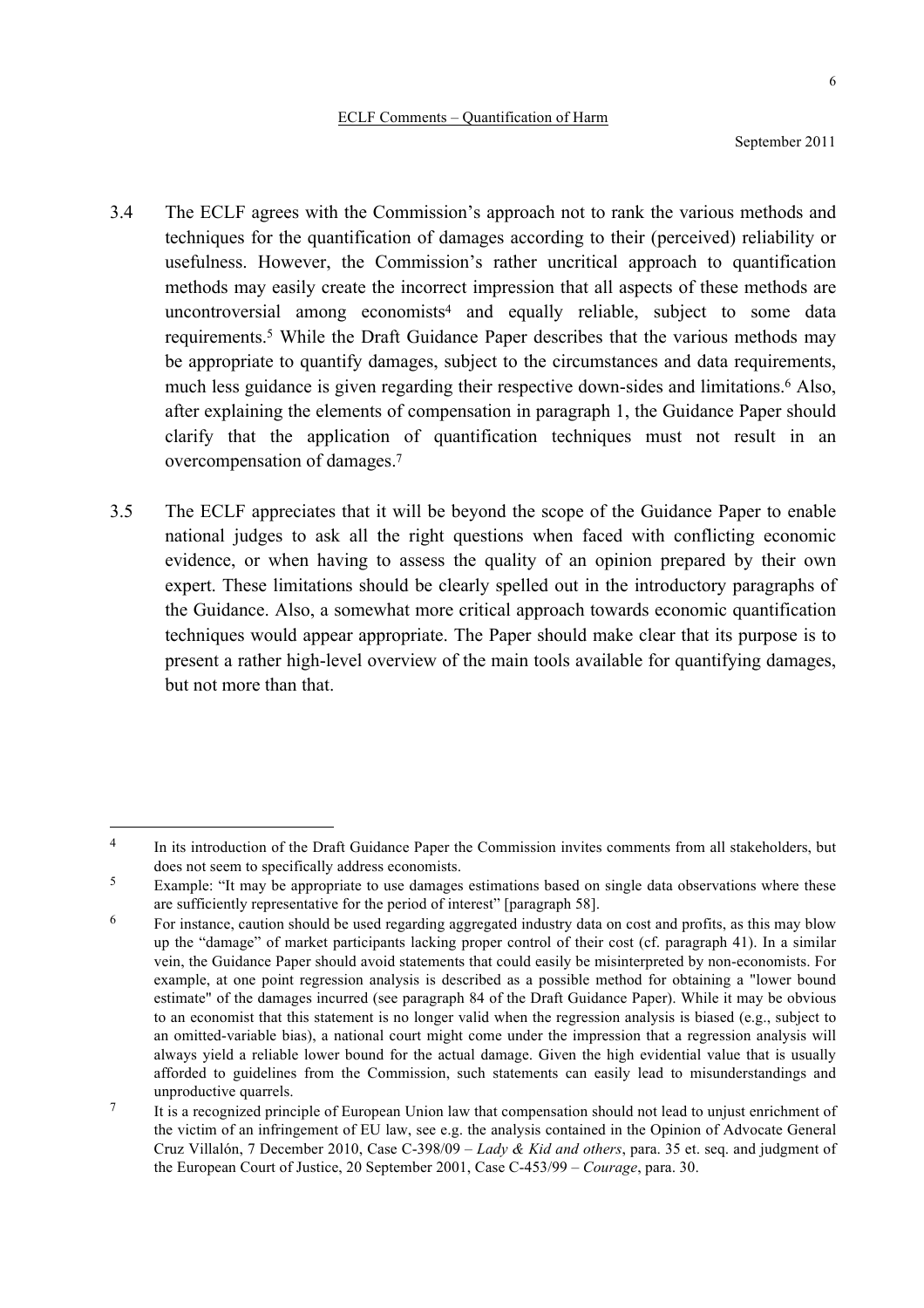## **4. Non-binding character, evidentiary value**

- 4.1 The amendment of the Draft Guidance Paper suggested in paragraph 3.5 above could also reduce the risk that courts might consider the Guidance as authority, or even as binding authority, for their assessment of the quantification of damages.
- 4.2 The ECLF appreciates that paragraph 7 of the Draft Guidance Paper clarifies the paper's purely informative, non-binding character. Nevertheless, given the Commission's general role as a decision maker and lawmaker, and given the repeated reference to the principle of effectiveness (see section 5 below), national courts may easily come under the impression that the Guidance Paper as currently drafted has legal force and that they are obliged to follow it, or that they are required to give more weight to theories described in the paper, than to other methods for calculating damages. This may affect arguments presented by the claimant and the defendant alike. The ECLF suggests that the final version of the paper gives more room to an explanation of the paper's non-binding character.
- 4.3 The ECLF observes that there is a difference between the issue of the (non-)binding character of the Guidance Paper and the question of whether it may be cited as an authority regarding the economic methods and techniques presented by it. Parties using one or several of the quantification methods described in the Commission's Guidance Paper are likely to quote the Paper as evidence in order to lend credibility to their arguments. Even if a court fully appreciated the non-binding character of the Guidance Paper and the fact that it cannot be a source of law, the court might struggle to define the weight it should give to such quotations.
- 4.4 Examples of national competition law litigation in which non-binding Commission documents have been cited as evidence must be abundant. The House of Lords decision in *Crehan v Inntrepreneur*<sup>8</sup> indicates that an English court will determine the evidential weight to be accorded to any statement of the Commission, and the weight to be given will depend on the nature of the statement. Spanish civil courts applying EU (and national) antitrust rules regularly invoke European Commission Notices as a legal basis for their judgments. <sup>9</sup> The Notices are also commonly quoted by the authorities, courts and parties in the Polish antitrust proceedings.<sup>10</sup> This implies that

 $\overline{a}$ 

<sup>8</sup> *Crehan v Inntrepreneur* [2006] UKHL 38.

<sup>9</sup> See, for instance, Judgments of the Spanish Supreme Court of 9 May 2011, 11 May 2011 and 13 June 2011.

<sup>10</sup> See, for instance, Decisions of the OCCP President of 26 August 2010 (DOK-8/2010) and 20 December 2010 (RKT43/2010), Judgment of the Competition and Consumers Protection Court of 29 May 2008 (XVII Ama 53/07), Judgment of the Court of Appeal of 13 February 2007 (VI Aca 819/06) and Judgments of the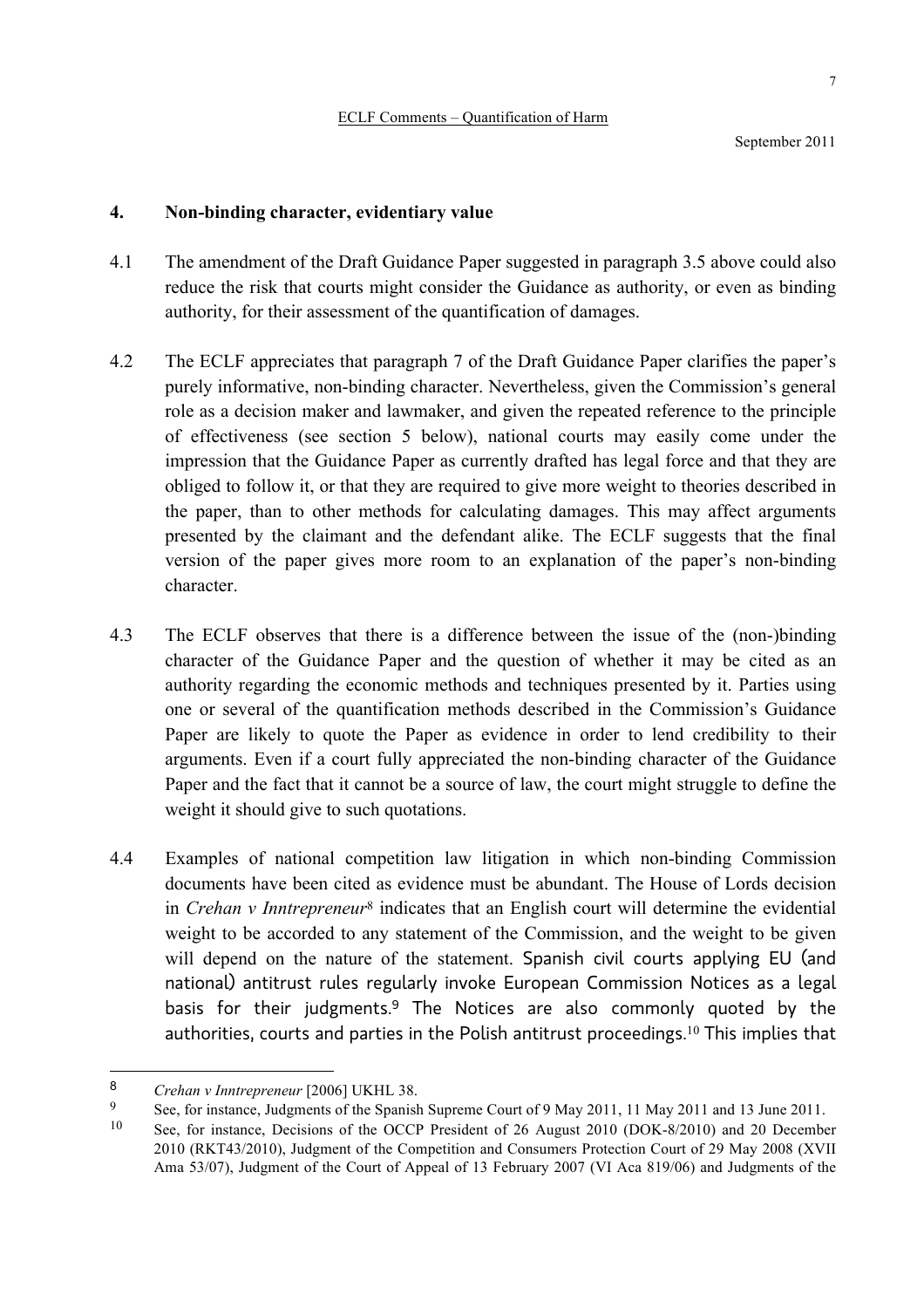parties can submit non-binding EU notices as legal evidence in private antitrust lawsuits.11

4.5 The vast majority of notices and guidelines issued by the Commission in the area of competition law describe the Commission's own current or intended enforcement practices.12 It appears, however, that the Commission has very little experience of its own in relation to the quantification of damages in legal actions. Its conclusions in the final Guidance Paper will therefore be based on the submissions received from a variety of sources including, *inter alia*, legal and economic practitioners and academics. The Commission may want to consider including into the Guidance Paper some cautious wording as to its evidentiary value.

## **5. Principle of effectiveness is overstated**

- 5.1 A particular aspect which might contribute to a court's impression that the Guidance Paper, or the quantification methods presented therein, are authoritative, is what the ECLF perceives as an overstatement of the principle of effectiveness. The Draft Guidance Paper contains no less than a dozen references to the principle of effectiveness, not only as a reminder, but in relation to the detailed methods of assessing damages (see, for instance, paragraphs 71, 81). These repeated references suggest that, beyond a mere provision of a toolbox of economic methods and techniques that may be of use for the purpose of quantifying damages in a competition case, the intention of the Guidance Paper is rather to lend the authority of the Commission to underline perceived obligations of national courts as regards the principle of effectiveness.
- 5.2 In the absence of harmonization at EU level, it is for the national legal systems to design the remedies and legal procedures that private litigants may rely upon in order to obtain compensation for damages suffered as a consequence of a violation of EU law, including the EU competition rules. This is, provided that the principles of equivalence and effectiveness are respected. The latter implies that national law must not render enforcement of the EU competition rules impossible or excessively difficult.

Polish Supreme Court of 18 February 2010 (III SK 24/09) or of 3 September 2009 (III SK 9/09); in the latter case the Supreme Court clearly stated that the EU provisions, rules, case law and guidelines may be invoked in cases having no union aspect only as an ancillary basis for interpretation of the Polish provisions.

<sup>&</sup>lt;sup>11</sup> See, for instance, Judgment of the Spanish Supreme Court of 30 June 2009, in which the appealing party submitted three Commission Notices as evidence of its appeal claims.

<sup>&</sup>lt;sup>12</sup> A current exception appears to be the Commission Notice on the enforcement of State aid law by national courts.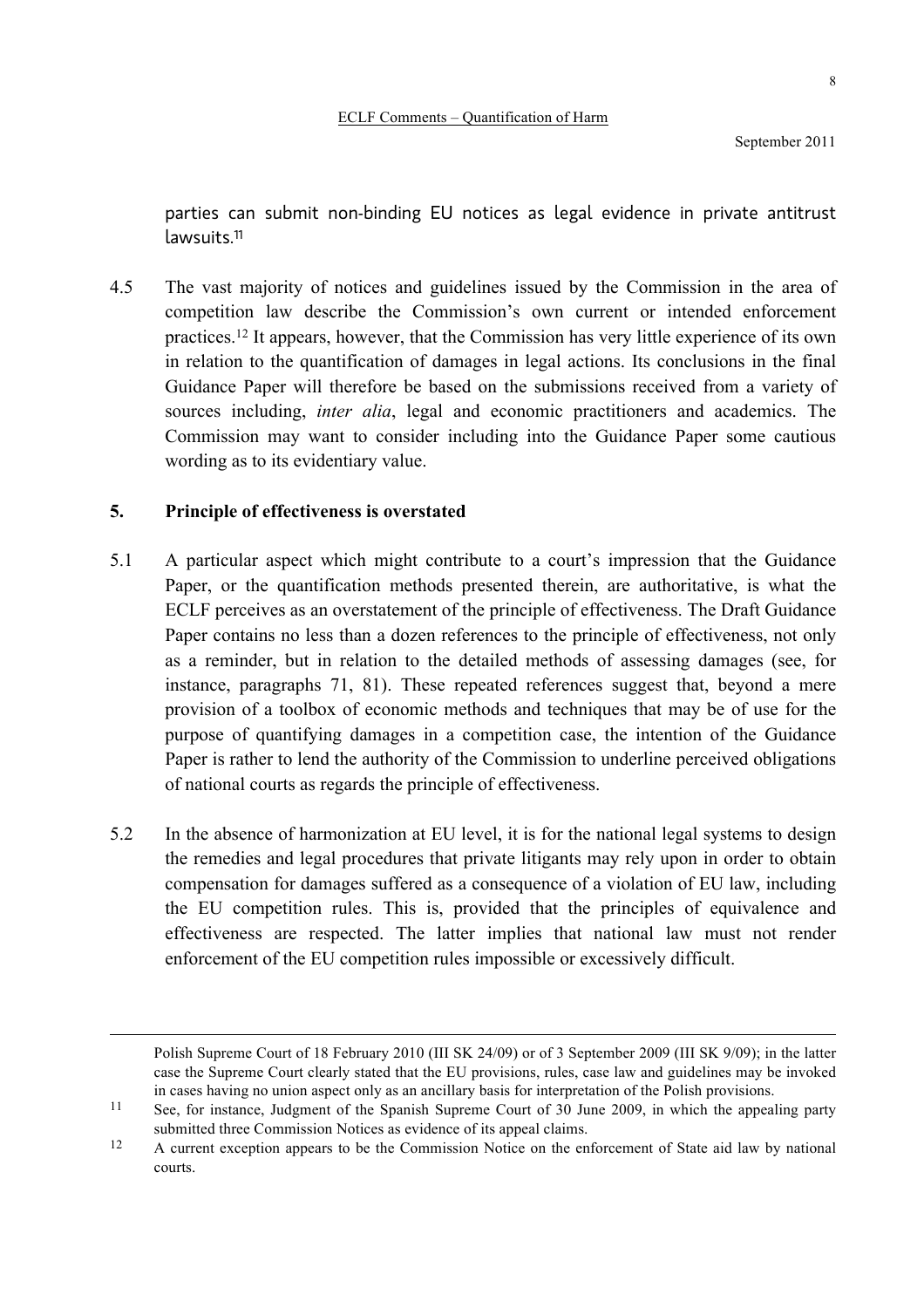- 5.3 However, when it comes to the issues addressed in the draft Guidance Paper, the ECLF believes the principle of effectiveness has a very limited role to play, if any. The Draft Guidance Paper does not (and in the view of the ECLF should not) purport to deal with the rules and procedures of national law that are relevant for the burden of proof in competition cases with respect to establishing an infringement, the existence and the amount of damages suffered, or the causal link between the damages claimed and the infringement. When it comes to methods and techniques that may be relied upon by the parties (viz. their economic advisors) in a national court case, or applied by an expert appointed by a national court, the choice of whether and how to apply such techniques is not a matter that is driven by the principle of effectiveness. Indeed, the ECLF believes that quantification techniques are more of a "technical" matter than a matter in which fundamental principles of EU law should determine the choices to be made by the parties or the courts.
- 5.4 It goes without saying that "it is incompatible with the principle of effectiveness if national courts impose on (...) private litigants criteria for proof of an infringement of Article 81 EC or 82 EC that are so onerous as to render such proof impossible in practice or excessively difficult".13 However, this kind of extreme situation is not at stake here. The principle of effectiveness does not provide a useful tool to assess which methods or techniques can or may be applied in given case. There are *a priori* no good reasons why the principle of effectiveness might be invoked by a private litigant to argue that a national court should give more or less weight to a particular economic method or technique to assess the level of damages suffered when confronted with a different method or technique or with economic or factual evidence of whatever nature challenging the inputs used for or outcomes reached by applying a given method or technique. In the view of the ECLF, the Draft Guidance Paper overstretches the principle of effectiveness by repeatedly underlining its alleged role in the context of quantification of damages.
- 5.5 Numerous references to the principle of effectiveness throughout the final version of the Guidance Paper would create the risk of judges feeling compelled to accept quantification methods which from the point of view of sound economics are inappropriate in a given case. Moreover, overstretching the principle of effectiveness might lead to undesirable results as it may provide private litigants – claimants or defendants as the case may be – an incentive to raise procedural objections invoking EU law in order to complicate the course of the national procedure. The ECLF therefore recommends to keep the discussion

 <sup>13</sup> Cf. Opinion of Advocate General Kokott, 19/02/2009, Case C-8/08 – *T-Mobile Netherlands and Others*, para. 87.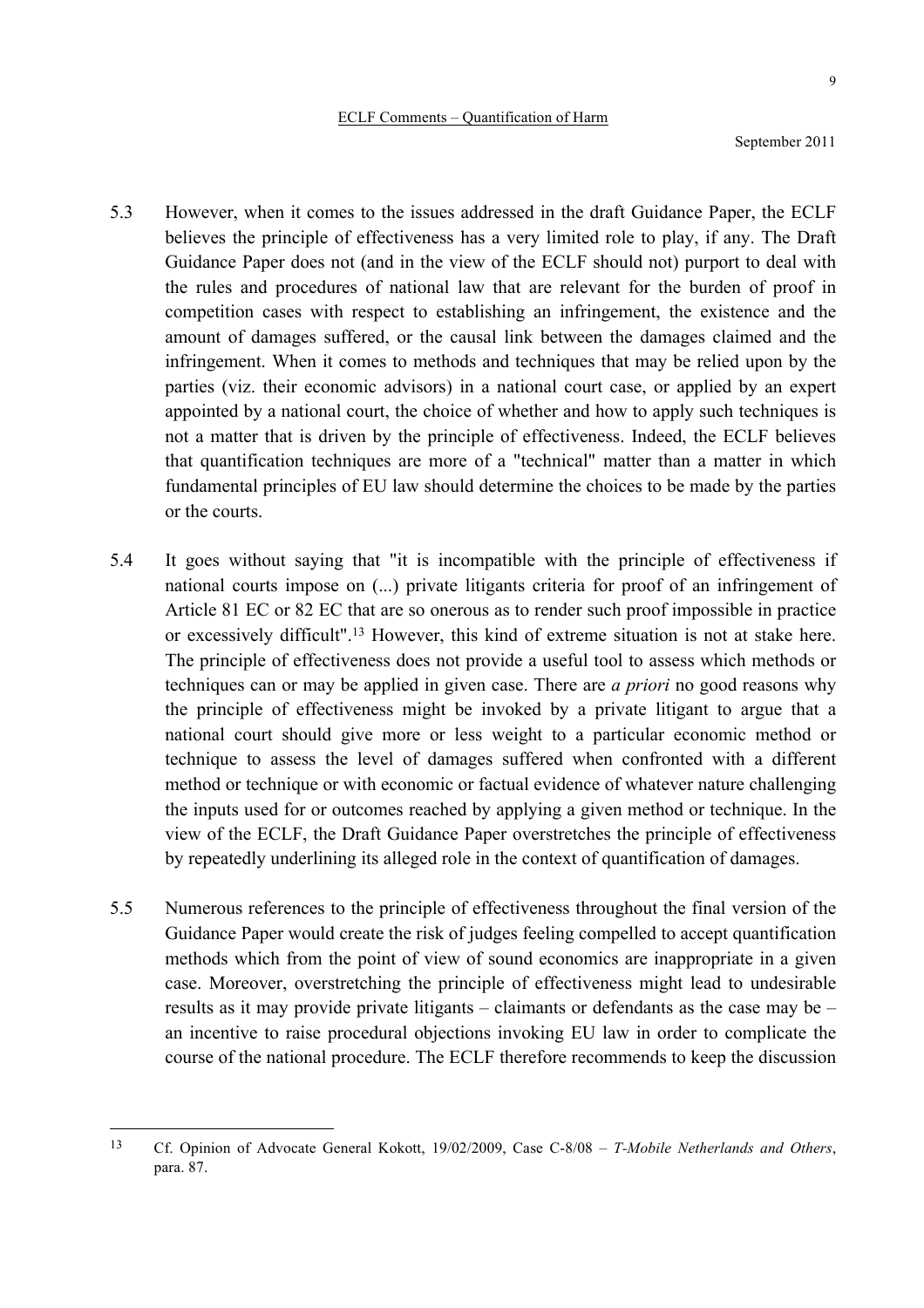of the principle of effectiveness to a minimum and to concentrate it in one place in the beginning of the Guidance Paper.

### **6. "Direct evidence" is understated**

- 6.1 The Guidance Paper as currently drafted focuses very much on how economic models can be best employed for purposes of quantifying harm in damages actions. While economic theory is no doubt important, the ECLF believes that the Draft Guidance Paper may understate the significance of what the Commission terms "direct evidence" – which however may more properly be called just "evidence". The Draft Guidance Paper acknowledges that such evidence may play a role in the quantification of damages and that nothing in the Guidance Paper should be understood as arguing against the use of such evidence. However, as currently drafted, the Guidance Paper may lead national judges and parties to believe that such evidence can at best provide "useful information" and that the availability of such evidence may primarily play role when it comes to the decision as to whether and, if so, which economic theories and models should be employed (paragraphs 7-8, 26).
- 6.2 The ECLF is concerned that what might be perceived as a bias in favor of economic theory does not fully reflect the reality of litigation but, in fact, tends to oversimplify the nature of litigation. In some cases, inexperienced litigants may be led to believe that damages actions are largely a theoretical exercise where the claimant does not have to prove its case based on evidence. In other cases, national judges may overemphasize economic models even though there is substantial other evidence to demonstrate and prove harm to the required legal test.
- 6.3 For that reason, the ECLF suggest that the passages in the Guidance Paper which address the role of evidence in damage actions (especially paragraphs 7-8, 26) should be redrafted to make it clearer that the assessment of damages may – perhaps even primarily – be based on "real-life" evidence (witness testimony, contemporaneous documents such as invoices, etc.) and not theoretical models on quantification of damages. The ECLF believes that the Guidance Paper may be even more helpful particularly to judges by reminding the reader that evidence is a crucial part of any litigation, that theoretical models on quantification of damages may not be enough on their own, and that such models may need to be backed up with other evidence.
- 6.4. The ECLF acknowledges that the role of evidence in damage claims and, in particular, the extent to which claimants should be granted access to such evidence in the hands of either defendants or even competition authorities, is highly controversial. Many Member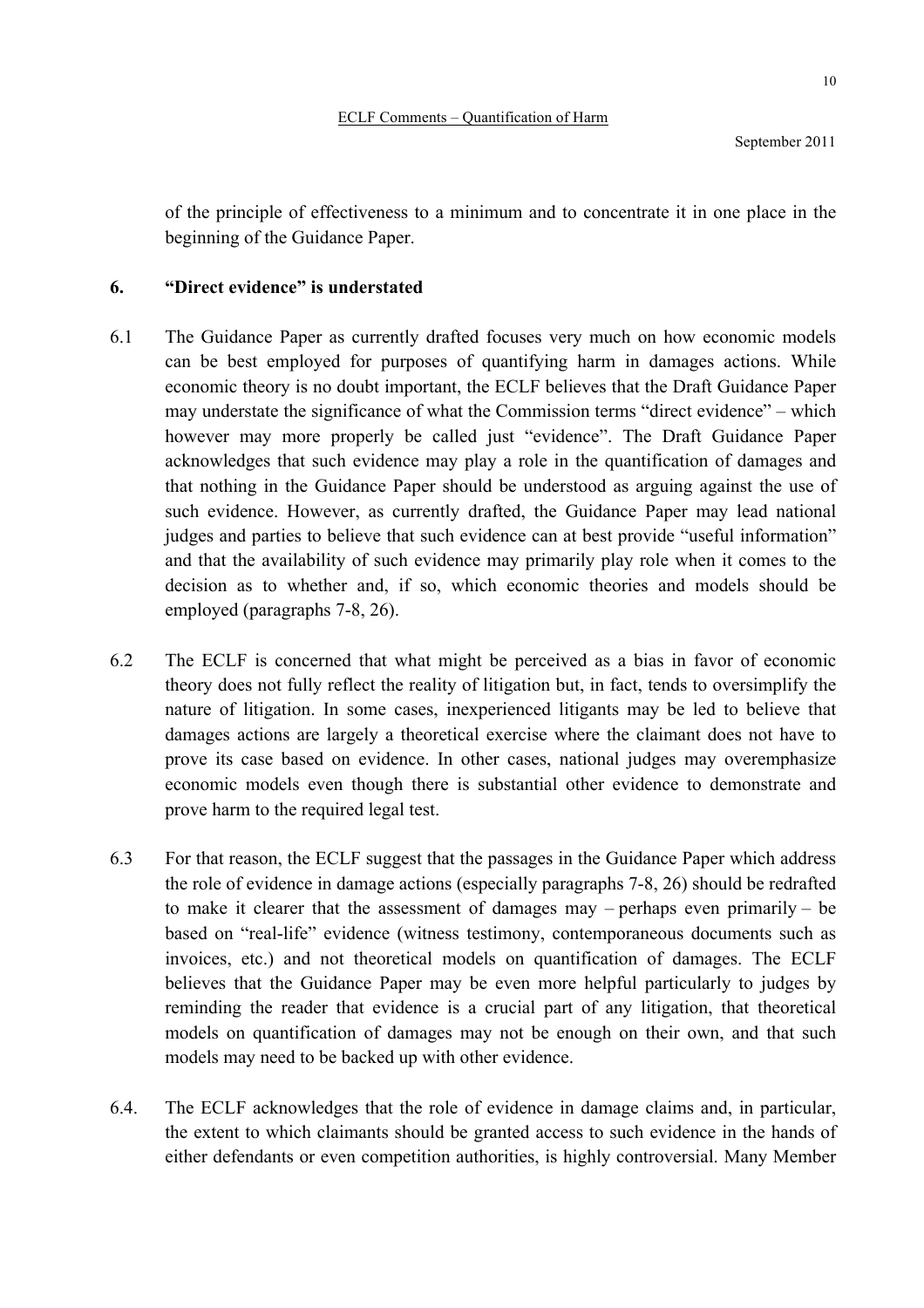September 2011

States place strict limits on the powers of their courts to compel disclosure by defendants and third parties, and competition authorities tend to be concerned about their leniency programmes if they had to make their files available to claimants (especially leniency submissions). Therefore, the ECLF would not encourage the Commission to elaborate on the matters of evidence in the Guidance Paper. These may be issues that are more appropriately for the European and/or national legislators to decide.

6.5 As recognized by the Commission, the current situation is that courts making their own assessments of damages tend to do so less on the basis of economic analysis than by reference to presumptions and estimates. The ECLF agrees with the Commission<sup>14</sup> that national rules on alleviations of the burden of proof, shift of the burden of proof, presumptions, judicial estimates, etc. should be left untouched. These rules are representative of the variations intrinsic in a decentralized system of private enforcement.15 However, if the Guidance Paper were to list and describe those practical approaches used by the courts in various Member States to facilitate the task of assessing damages, it might initiate a fruitful debate over their merits and/or provide a source of best practice for legislators across Europe.

## **7. Re-organisation of paper, technical points**

7.1 The ECLF agrees that it is useful for Guidance Paper to explain the types of harm that anticompetitive conduct may bring about, namely caused by a rise in prices and harm caused by exclusionary practices. It is similarly useful to distinguish between the persons that may suffer damages from anticompetitive conduct, i.e. competitors, direct customers or suppliers, as the case may be, and indirect customers/suppliers. The Commission discusses these points mainly in Part 3 and Part 4 of the Draft Guidance Paper. The ECLF would invite the Commission to consider whether the readability of the Guidance Paper might be improved by starting out with these two parts and thus to introduce the reader to the subject matter with a general description and analysis of the possible effects of illegal price rises and exclusionary practices, before discussing possible methods and techniques that can be used to quantify the harm. In other words: first describe the context, then the toolkit. Reversing the order may also be helpful in avoiding some repetitions and duplications and thus in streamlining the Guidance Paper.

 <sup>14</sup> See paragraphs 4 and 5 of the Guidance Paper.

<sup>15</sup> For instance, Hungary has introduced a statutory rebuttable presumption for cases involving hard-core cartels so that the Hungarian courts are entitled to assume an infringement results in an unlawful overcharge of 10%. It is open to claimants to argue that the overcharge applied in practice was higher than 10%. The burden of proof then passes to the defendant to argue that the claimant suffered less damage or that it otherwise passed that damage on to its own customers.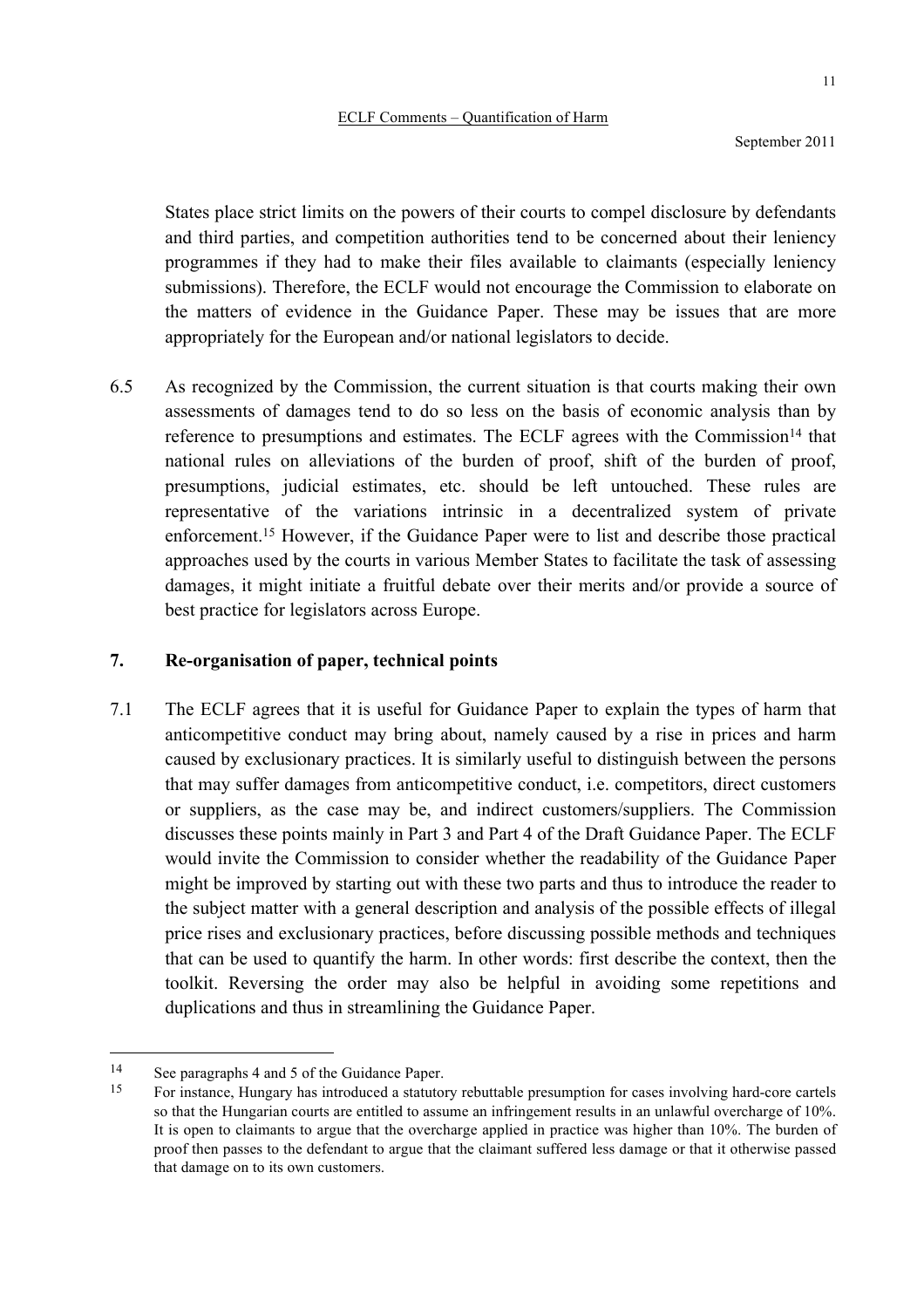- 7.2 The Guidance Paper as currently drafted discusses a number of hypothetical case examples. The ECLF agrees that specific examples may prove to be very useful to the reader to better understand how the various economic models may play out in a real case. This effect may be even better served if the case examples were provided at the end of the relevant section (as the Commission tends to do in policy guidelines on substantive issues), rather than referring to them at various times throughout each section.
- 7.3 The ECLF calls into question whether the Commission is well-advised, as a matter of principle, to include in the final version of the Guidance Paper references to decisions rendered by national courts, which are still under appeal.16 While it is not excluded that a party or judge studying the Guidance Paper will notice the caveat and verify whether the particular point has been upheld on appeal, this is by no means certain. In fact, the Guidance Paper may end up containing statements which the Commission would not have made if it had known that a particular decision has been overturned on appeal.
- 7.4 Finally, the ECLF would invite the Commission to revisit the introductory sections of the Guidance Paper with a view to alerting the reader particularly as to the limited purpose and scope of the Guidance Paper. In other words, the introduction should be clear in terms of what the Guidance Paper is not intended to be or to achieve.
- 7.5 For example, there should be a sufficiently clear and detailed reference to the nonbinding nature of the Guidance Paper. It may also be useful to explain more broadly that the Guidance Paper is limited to the issue of quantifying harm, while there are many other complex issues that both national judges and the parties to a private litigation will be facing. For example, the Draft Guidance Paper makes only brief reference to the causal relationship between infringement and damage, and only as one of a list of various factors which are subject to national competition rules. <sup>17</sup> While the ECLF would not

 <sup>16</sup> The Draft Guidance Paper cites, in particular, the controversial decision by the German Oberlandesgericht Karlsruhe which is quoted in paragraphs 26 (footnote 27), 38 (footnote 40) and 84 (footnote 89). The Federal Supreme Court has meanwhile overturned and remanded the decision on appeal (the Supreme Court decision is not yet published). In paragraph 169, the Draft Guidance Paper refers to a decision of the Stockholm tingsrätt which was also under appeal (footnote 154). The appeal has been decided and the case is pending before the Swedish Supreme Court.

<sup>17</sup> In practice causation is often a greater obstacle to a successful damages claim than quantification. Many Member States have legal mechanisms by which courts can relax the standard of proof for quantum. In Italy and Austria, for instance, courts will have discretion to apply a lower standard of proof for quantum if the precise scope of the loss would be difficult or impossible to prove (see s.273 of the Austrian *Zivilprozessordnung* and Article 1226 of the Italian Civil Code). A similar approach has been established by case law in England, where the High Court has acknowledged that the English courts have long been willing to take a "pragmatic view" of the degree of certainty with which claimants must plead and prove damages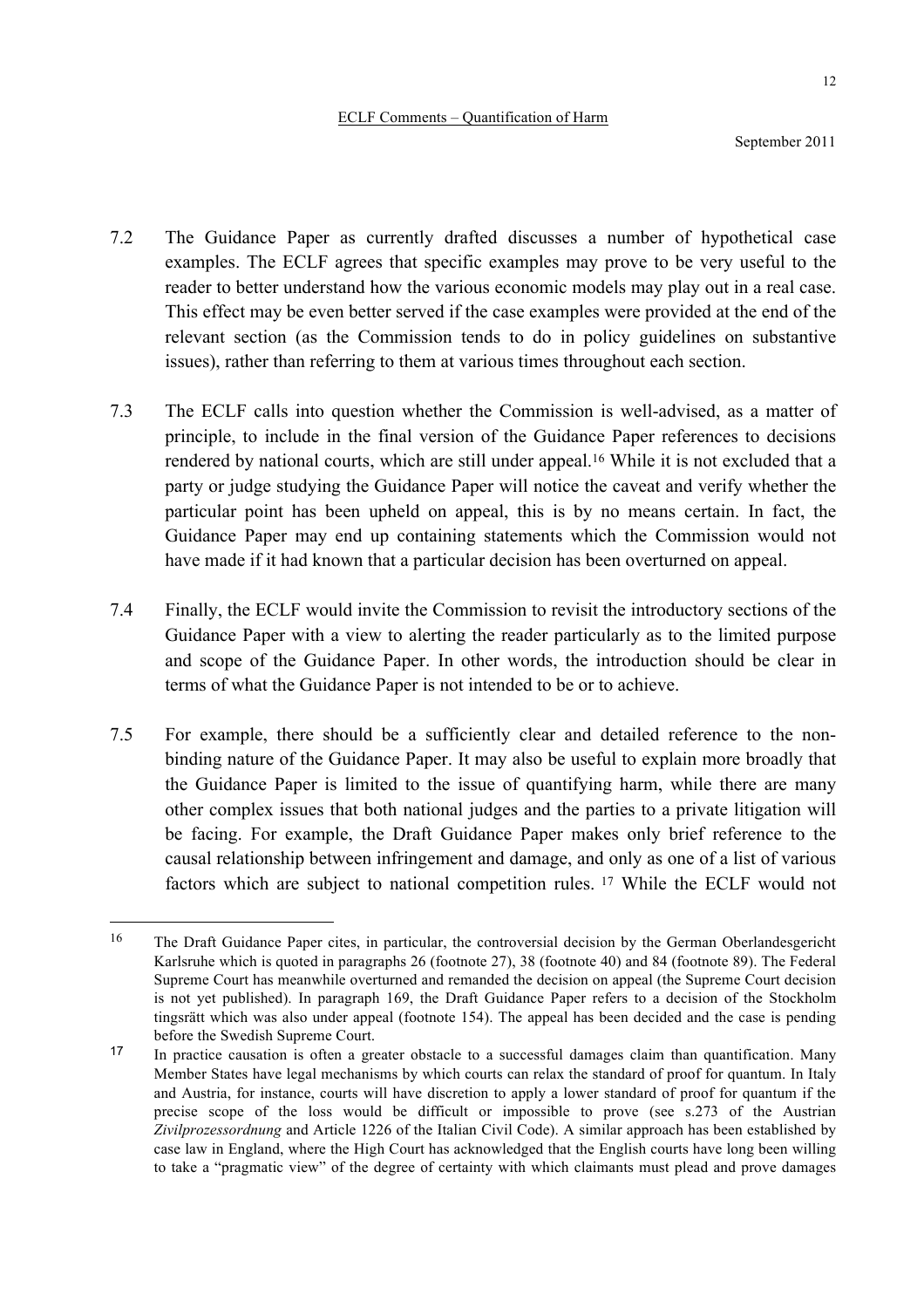September 2011

recommend the Commission to elaborate on issues of causation, the Guidance Paper should have a clear statement to the effect that litigation involves several steps and it is not simply a matter of quantifying the alleged loss. Otherwise claimants might come under the impression that damages actions are straight-forward matters where the real issue is one of quantification, as opposed to proving whether the claimant should be awarded any damages at all.

<sup>(</sup>*Devenish Nutrition Ltd v Sanofi-Aventis SA* [2007] EWHC 2394 (Ch), [2008] 2 All ER 249). Causation, on the other hand, must normally be proven and the courts of most Member States will not accept a lower standard of proof on this point (Italian courts may deem the causal nexus between infringement and harm to be proved adequately in view of common business experience where the causal nexus is otherwise difficult to establish - for example, where an anti-competitive infringement is the most likely explanation for a price increase.)